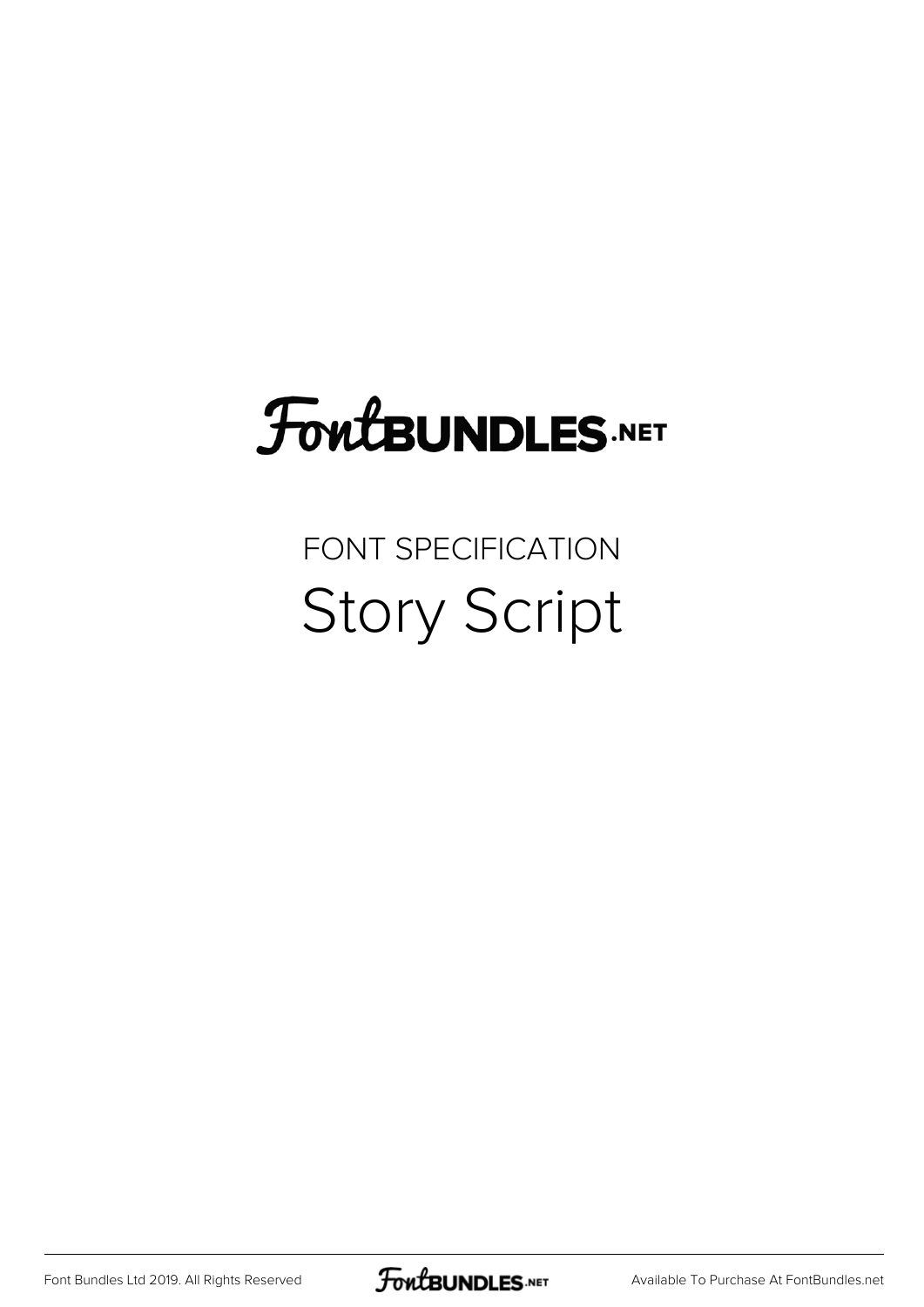## Story Script - Regular

**Uppercase Characters** 

ABCOSFGHIJKLMNOPQRSTUV WXY3

Lowercase Characters

$$
\mathbf{a}\, \mathbf{b}\, \mathbf{c}\, \mathbf{d}\, \mathbf{e}\, \mathbf{b}\, \mathbf{y}\, \mathbf{b}\, \mathbf{i}\, \mathbf{j}\, \mathbf{k}\, \mathbf{l}\, \mathbf{v}\, \mathbf{v}\, \mathbf{v}\, \mathbf{v}\, \mathbf{p}\, \mathbf{y}\, \mathbf{v}\, \mathbf{b}\, \mathbf{v}\, \mathbf{b}\, \mathbf{w}\, \mathbf{v}\, \mathbf{w}\, \mathbf{x}\, \mathbf{y}\, \mathbf{z}
$$

**Numbers** 

Punctuation and Symbols

All Other Glyphs

$$
A \quad A \quad A \quad A \quad A \quad A \quad C \quad \dot{C}
$$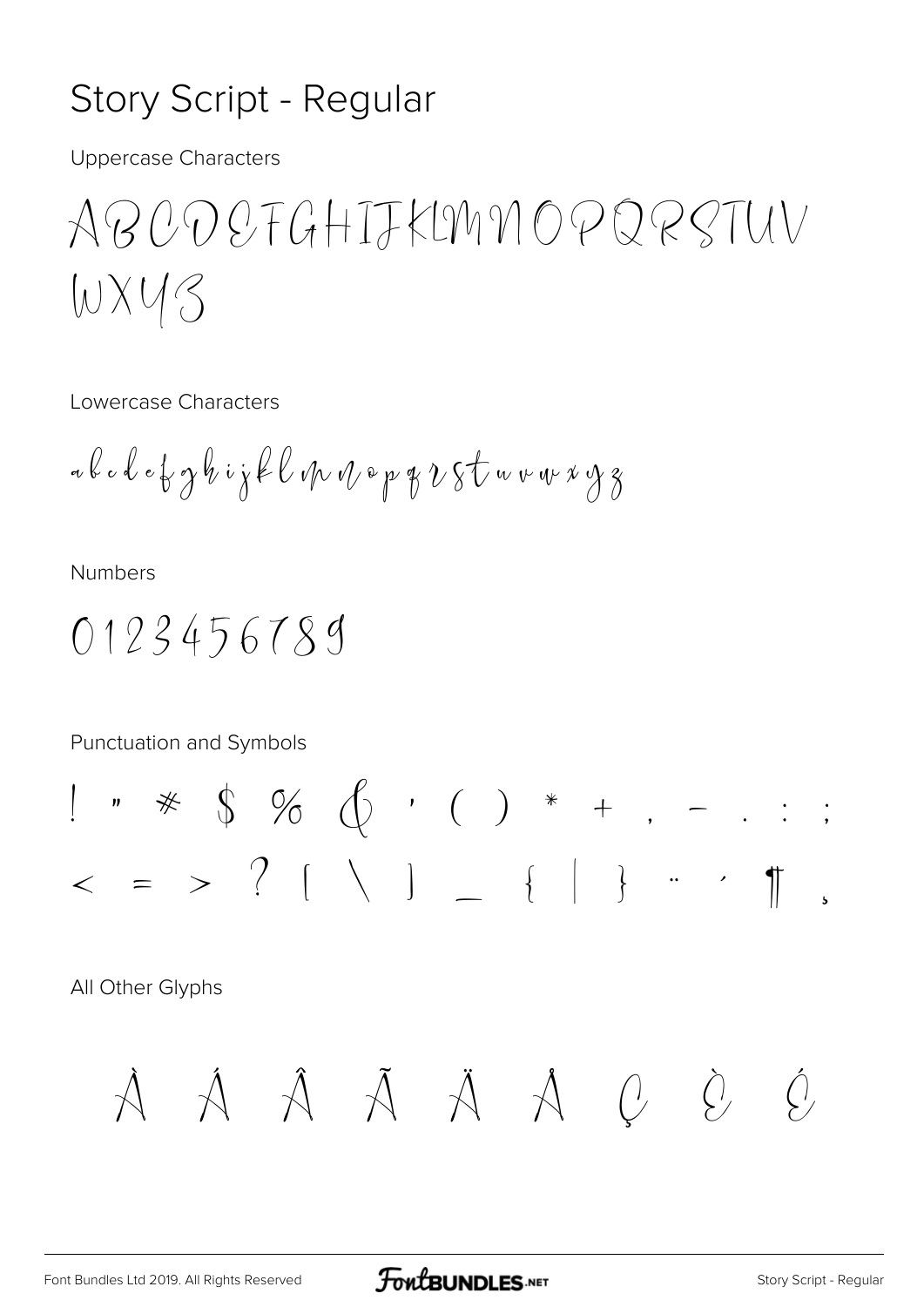